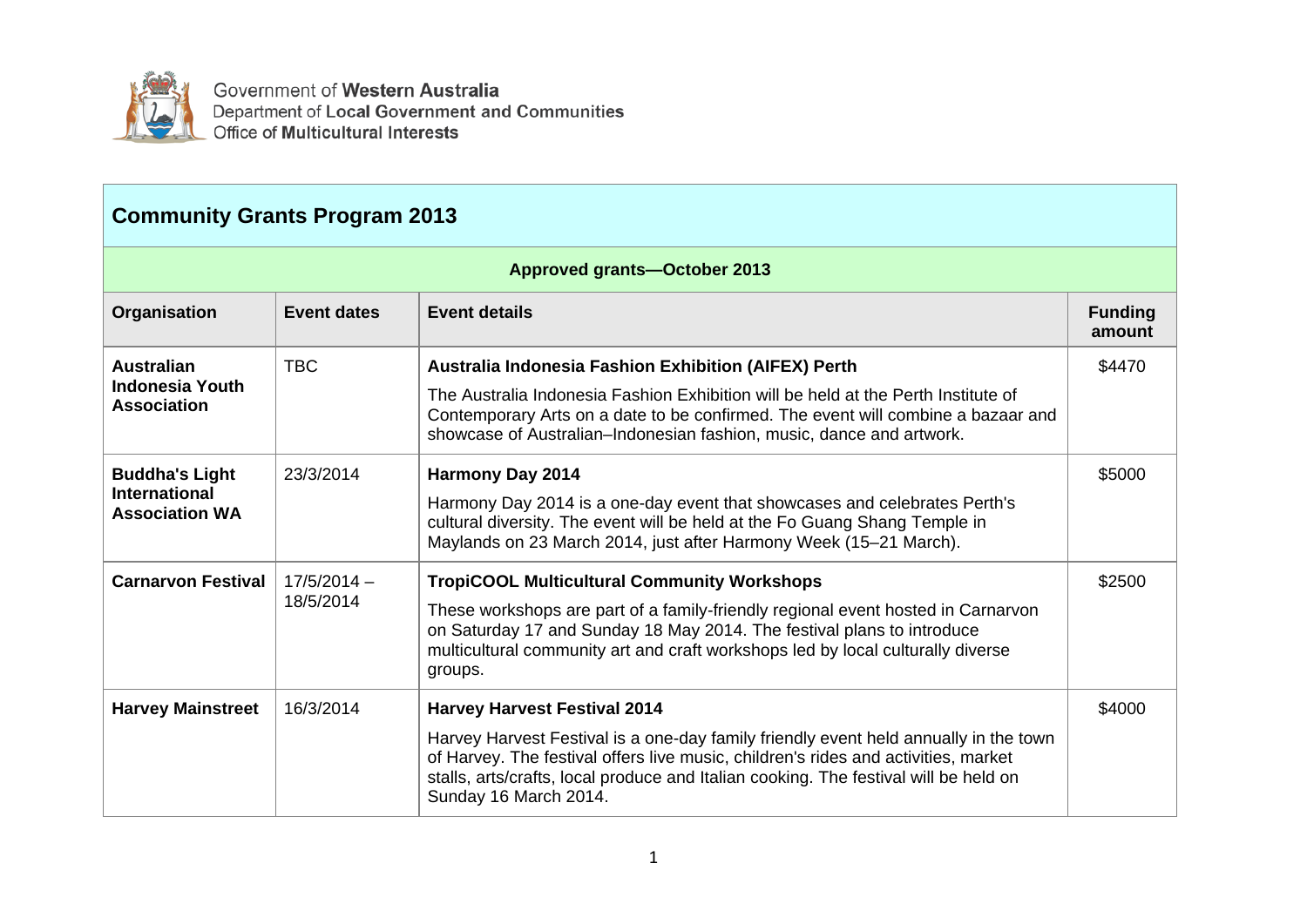| Organisation                                                                        | <b>Event dates</b>       | <b>Event details</b>                                                                                                                                                                                                                                                | <b>Funding</b><br>amount |
|-------------------------------------------------------------------------------------|--------------------------|---------------------------------------------------------------------------------------------------------------------------------------------------------------------------------------------------------------------------------------------------------------------|--------------------------|
| <b>Hindu Association</b><br>of WA                                                   | 23/3/2014                | <b>Multicultural Grandeur Event, Fremantle</b>                                                                                                                                                                                                                      | \$5000                   |
|                                                                                     |                          | The Multicultural Grandeur event is a one-day showcase of multicultural WA to be<br>held at the Esplanade in Fremantle on Sunday 23 March 2014. The event will<br>feature cultural dance, musical and vocal performances.                                           |                          |
| Hindi Samaj of WA                                                                   | 29/3/2014                | <b>Indradhanush</b>                                                                                                                                                                                                                                                 | \$5000                   |
|                                                                                     |                          | Indradhanush is an event showcasing Hindi cultural and musical performances to<br>be held at the Rixon Theatre, Penhros College, Como. The event will be held on<br>Saturday 29 March.                                                                              |                          |
| <b>Midwest</b>                                                                      | $17/3/2014 -$            | <b>Harmony-Celebrating Nations</b>                                                                                                                                                                                                                                  | \$5000                   |
| <b>Multicultural</b><br><b>Association</b>                                          | 22/3/2014                | Harmony-Celebrating Nations is a series of Harmony Week celebrations in<br>Geraldton. The program includes art workshops, a free community Harmony Week<br>event and a Harmony Dinner.                                                                              |                          |
| <b>Rotary Club of</b>                                                               | $2/3/2014 -$<br>3/3/2014 | 2014 Hyde Park Community Fair                                                                                                                                                                                                                                       | \$5000                   |
| <b>North Perth</b>                                                                  |                          | A free community event, the 2014 Hyde Park Community Fair, will be held on<br>Sunday 2 and Monday 3 March 2014 at Hyde Park, North Perth. The event will<br>include multicultural entertainment, art and craft displays, free family fun activities,<br>and stalls. |                          |
| <b>Russian Ethnic</b>                                                               | 22/3/2014                | <b>Harmony Week International Festival</b>                                                                                                                                                                                                                          | \$5000                   |
| <b>Community</b><br><b>Development and</b><br><b>Youth Association</b><br>(RUSICHI) |                          | Up to 12 cultural performance groups will take to the stage at Forest Place, Perth,<br>for the Harmony Week International Festival. The showcase event will feature<br>vocal, musical and dance performances from 1pm-4pm on Saturday 22 March<br>2014.             |                          |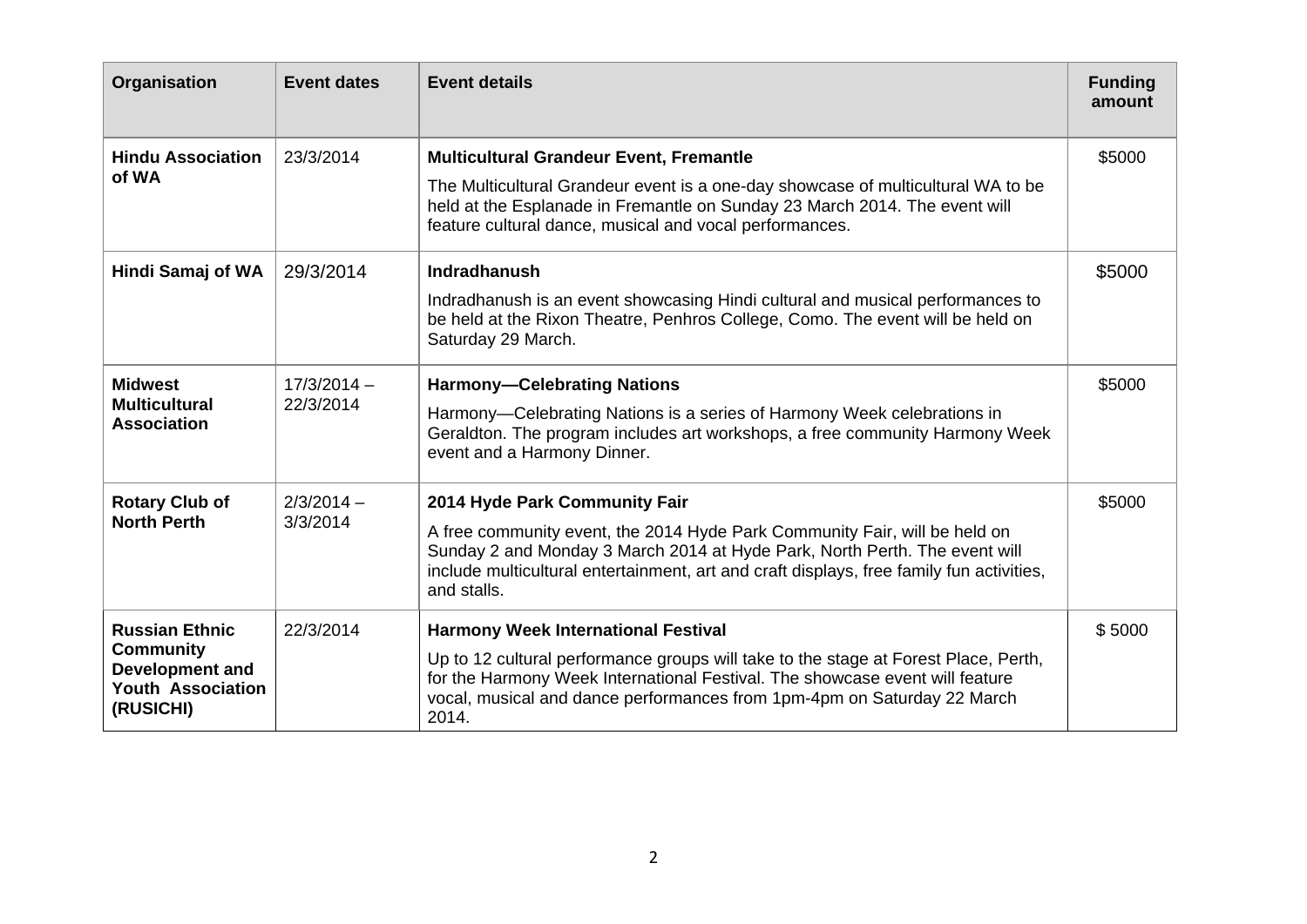| Organisation                                      | <b>Event dates</b>         | <b>Event details</b>                                                                                                                                                                                                                                                                                       | <b>Funding</b><br>amount |
|---------------------------------------------------|----------------------------|------------------------------------------------------------------------------------------------------------------------------------------------------------------------------------------------------------------------------------------------------------------------------------------------------------|--------------------------|
| <b>Sevenoaks Senior</b><br><b>College P&amp;C</b> | 19/3/2014                  | <b>Everyone Belongs Festival</b>                                                                                                                                                                                                                                                                           | \$1500                   |
|                                                   |                            | The Everyone Belongs Festival is a free school–community event to celebrate<br>Harmony Week. The event will be held on Wednesday 19 March at Sevenoaks<br>Senior College in Cannington. Activities will include cultural performances and<br>workshops, children's activities and a tree of unity display. |                          |
| <b>South West Indian</b><br>Group (SWIG)          | 29/3/2014                  | Festival of India 2014-Celebrating Indian activities through a multicultural<br>population                                                                                                                                                                                                                 | \$5000                   |
|                                                   |                            | A one-day event to be held on Saturday 29 March 2014 at the South West Italian<br>Club in Bunbury. The festival will feature meditation sessions, Bollywood dance<br>lessons, henna art and Indian cuisines.                                                                                               |                          |
| <b>BJL Connecting</b><br><b>Communities</b>       | $17/3/2014 -$<br>21/3/2014 | <b>Harmony Week Program</b>                                                                                                                                                                                                                                                                                | \$5000                   |
|                                                   |                            | The program aims to engage people in a range of projects, activities and events<br>that celebrate the diversity of cultures in the community. The program includes<br>school competitions (poster, banner, photography) and a Harmony Week event<br>program.                                               |                          |
| The Chung Wah<br><b>Association</b>               | 21/3/2014                  | <b>Celebrating and Embracing Multicultural WA</b>                                                                                                                                                                                                                                                          | \$5000                   |
|                                                   |                            | A one-day Harmony Week event to celebrate cultural diversity in WA. The event<br>will be held at the Chung Wah Cultural Centre on Friday 21 March 2014. It will<br>feature stalls (information and services), activities, dance and music.                                                                 |                          |
| <b>WA Multicultural</b><br><b>Association</b>     | 9/3/2014                   | <b>Multicultural Festival</b>                                                                                                                                                                                                                                                                              | \$5000                   |
|                                                   |                            | The Multicultural Festival will be held at the Perth Bowling Club, Ozone Park, on<br>Sunday 9 March 2014. The event will feature a program of cultural briefings,<br>performances and various activities and crafts.                                                                                       |                          |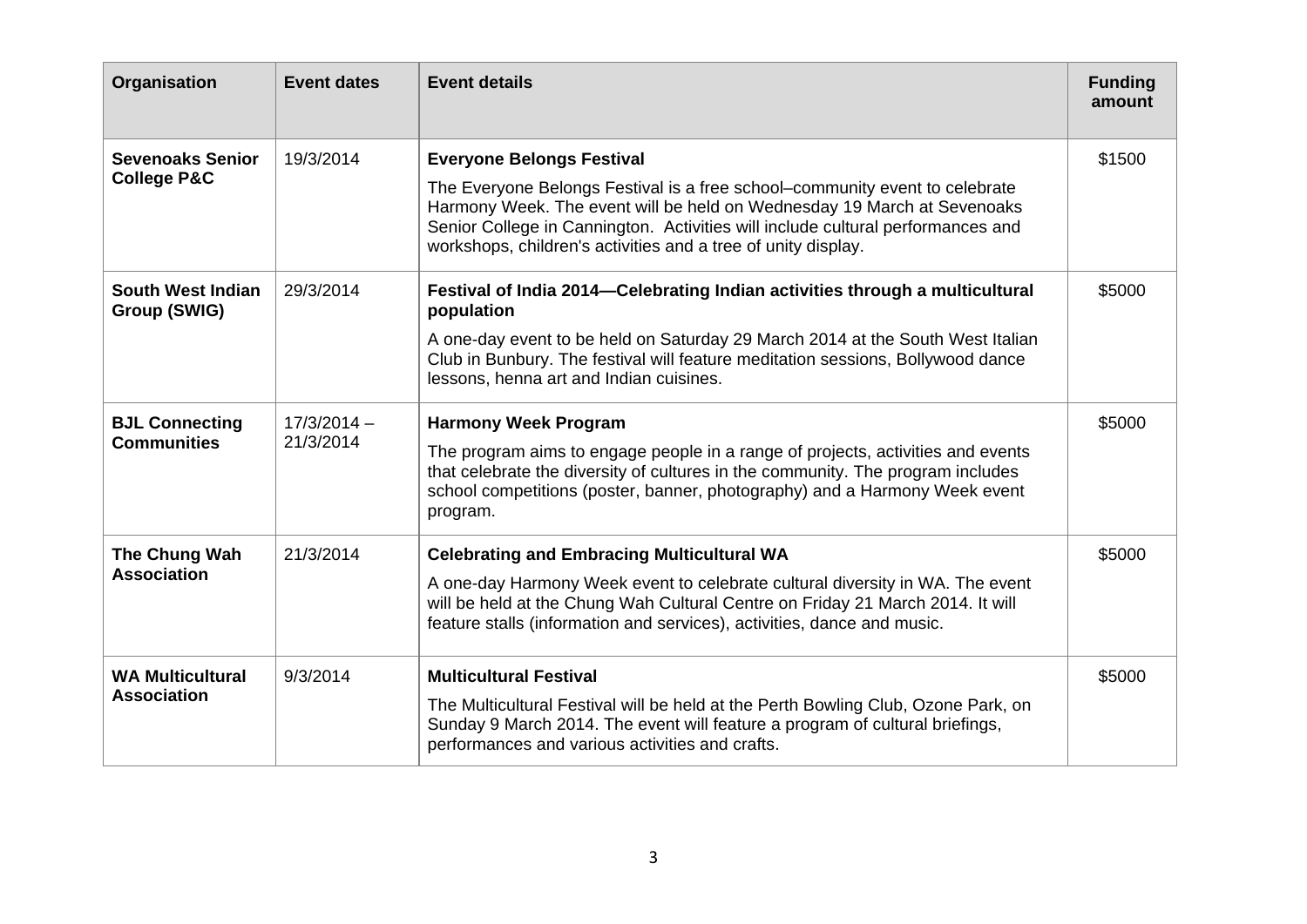

Government of Western Australia Department of Local Government and Communities Office of Multicultural Interests

## **Community Grants Program 2013**

|                                                 | <b>Approved grants-July 2013</b> |                                                                                                                                                                                                                                                                                                                                                                                                       |                          |  |  |
|-------------------------------------------------|----------------------------------|-------------------------------------------------------------------------------------------------------------------------------------------------------------------------------------------------------------------------------------------------------------------------------------------------------------------------------------------------------------------------------------------------------|--------------------------|--|--|
| Organisation                                    | Event dates                      | <b>Event details</b>                                                                                                                                                                                                                                                                                                                                                                                  | <b>Funding</b><br>amount |  |  |
| <b>Bantus Capoeira</b><br><b>Australia</b>      | $25/10/2013 -$<br>3/11/2013      | Festival and celebration of 15 years of Afro-Brazilian culture in WA<br>A 10-day festival celebrating 15 years of Bantus Capoeira in WA and promoting<br>Brazilian martial arts, dance, samba, music and cultural arts. The program features<br>performances, demonstrations and free workshops at key locations across Perth.<br>The festival runs from Friday 25 October to Sunday 3 November 2013. | \$3941.50                |  |  |
| <b>Bunbury</b><br><b>Multicultural</b><br>Group | 1/3/2014                         | <b>Multicultural Night Under the Stars 2014</b><br>An evening of activities and performances to celebrate Bunbury's cultural diversity.<br>The Multicultural Night Under the Stars 2014 program features multicultural art,<br>music and dance and is held at the Graham Bricknell Music Shell in Bunbury on<br>Saturday 1 March 2014.                                                                | \$5000                   |  |  |
| <b>Damayang Filipino</b>                        | 26/10/2013                       | Mother Dear International awarding, recognition and coronation night<br>An evening pageant event to celebrate and acknowledge mothers from CaLD<br>backgrounds, with awards to be presented across five categories. The event is at<br>Government House in Perth on Saturday 26 October 2013.                                                                                                         | \$5000                   |  |  |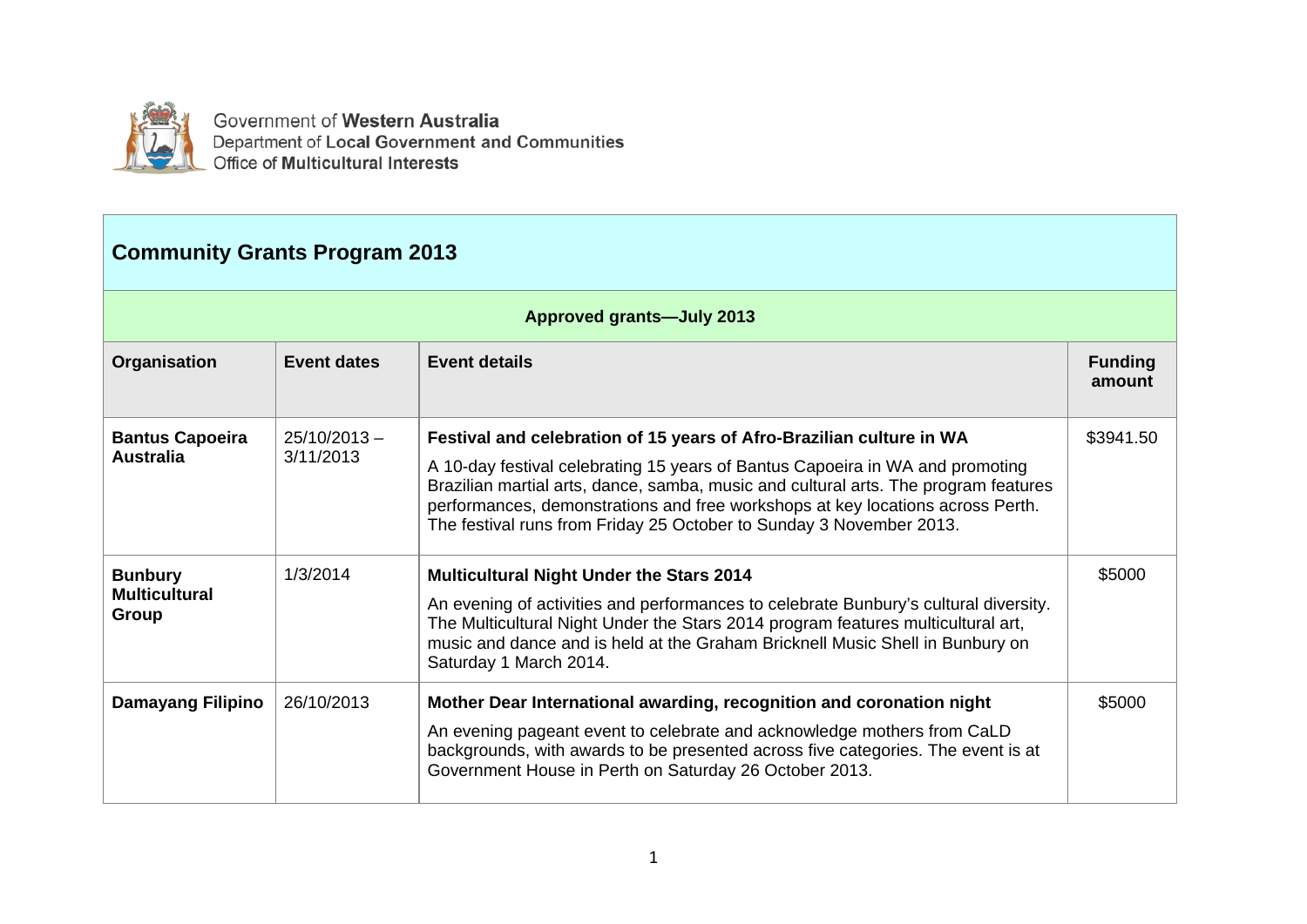| Organisation                                                                                             | <b>Event dates</b>         | <b>Event details</b>                                                                                                                                                                                                                                                                                                          | <b>Funding</b><br>amount |
|----------------------------------------------------------------------------------------------------------|----------------------------|-------------------------------------------------------------------------------------------------------------------------------------------------------------------------------------------------------------------------------------------------------------------------------------------------------------------------------|--------------------------|
| <b>Jain Community of</b><br><b>Western Australia</b>                                                     | 30/3/2014                  | <b>Indian Festival</b><br>The festival, a cultural family event, offers Indian dance performances, live music, a<br>fashion show, demonstrations, children's art activities and food stalls. The Indian<br>Festival is at Joondalup Arena on Sunday 30 March 2014.                                                            | \$5000                   |
| <b>Latin American</b><br><b>Cultural</b><br><b>Association</b><br>(LACA)                                 | 22/2/2014                  | <b>LACA 20th Anniversary-Community Festival</b><br>A one-day festival celebrating LACA's 20th anniversary. The program features<br>performances, demonstrations, dance classes and children's activities, culminating<br>with a family-friendly movie. The festival is at Northbridge Piazza on Saturday 22<br>February 2014. | \$5000                   |
| Scena 98 Youth<br><b>Theatre Group</b><br>(Auspiced by<br><b>Polish Roman</b><br><b>Catholic Centre)</b> | 21/12/2013                 | <b>Polish Cultural Christmas Play</b><br>Held at the Octagon Theatre, University of WA, in mid-December 2013, this dance<br>and theatre production features the talents of three Polish children and youth<br>performance groups.                                                                                             | \$3230                   |
| <b>Australian Arab</b><br><b>Association (AAA)</b>                                                       | 20/10/2013                 | <b>Eid Festival</b><br>The Eid Festival transforms Gosnells Football Oval from 11.00am to 7.00pm on<br>Sunday 20 October 2013. This traditional Eid festival focuses on families and<br>children. Activities include an amusement park, animal rides and a variety of food<br>stalls.                                         | \$5000                   |
| <b>Buddha's Light</b><br><b>International</b><br><b>Association of WA</b>                                | $12/4/2014 -$<br>13/4/2014 | 2014 Buddha's Birthday and Multicultural Festival<br>A two-day event showcasing WA's cultural diversity through Buddhist practice,<br>ceremony, art, culture, performances and vegetarian food. The 2014 festival is on<br>Saturday 12 and Sunday 13 April 2014 at the Fo Guang Shang Temple in<br>Maylands.                  | \$10,000                 |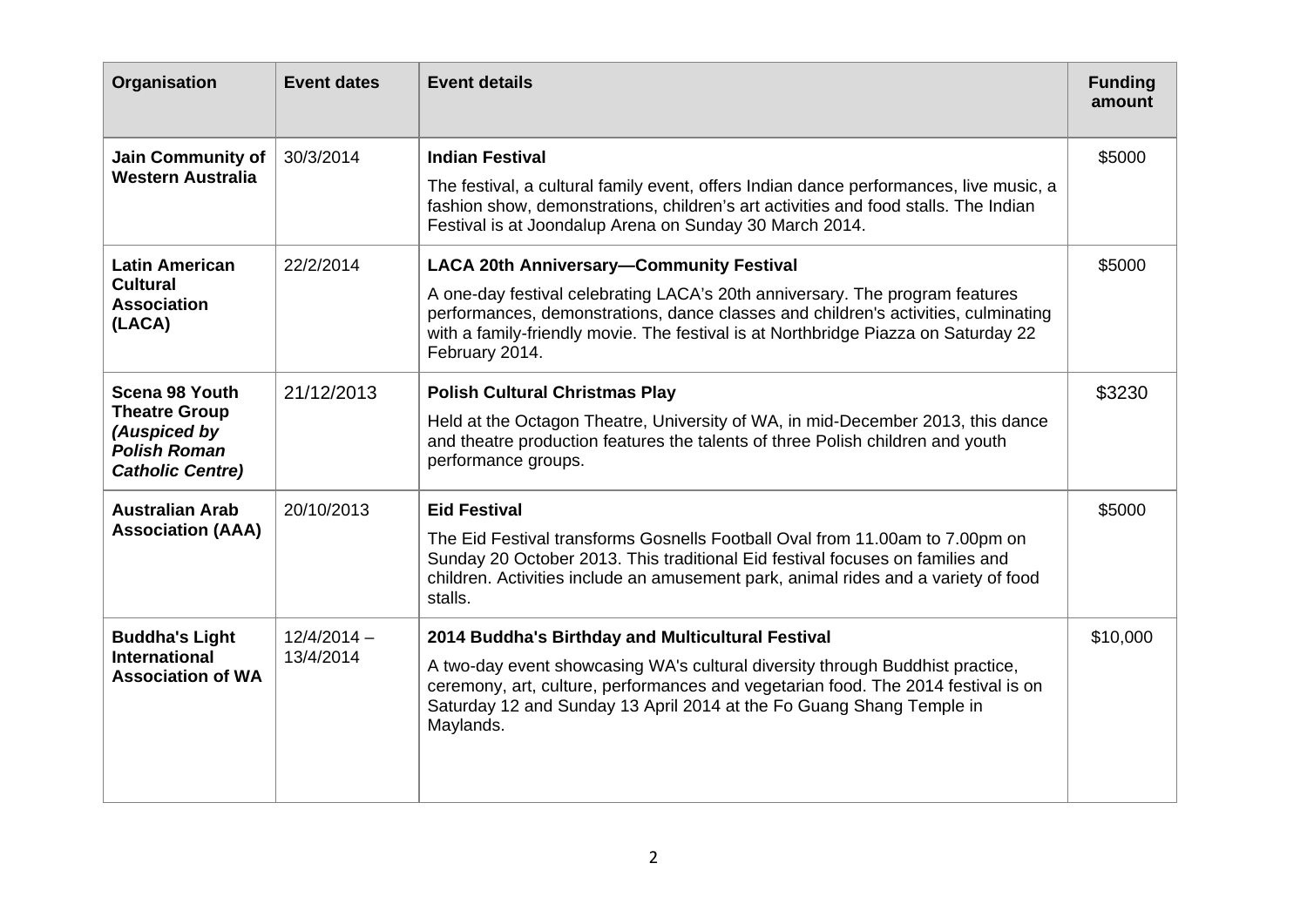| Organisation                                          | <b>Event dates</b>         | <b>Event details</b>                                                                                                                                                                                                                                                                                                                               | <b>Funding</b><br>amount |
|-------------------------------------------------------|----------------------------|----------------------------------------------------------------------------------------------------------------------------------------------------------------------------------------------------------------------------------------------------------------------------------------------------------------------------------------------------|--------------------------|
| <b>Muslim Sports and</b><br><b>Social Association</b> | 20/10/2013                 | <b>Eid in the Park</b><br>A one-day event celebrating Eid-ul-Adha, Eid in the Park is at Birdwood Square in<br>Highgate on Sunday 20 October 2013. The festival features a diverse range of<br>multicultural arts performances and food stalls.                                                                                                    | \$15,000                 |
| <b>Indian Society of</b><br><b>WA</b>                 | 26/10/2013                 | <b>Festival of Lights (Diwali Mela)</b><br>The Festival of Lights (Diwali Mela) features a cultural program, food stalls, general<br>stalls and amusement rides at Claremont Showgrounds on Saturday 26 October<br>2013. A fireworks display finishes the evening in a shower of light.                                                            | \$10,000                 |
| <b>Temple of Fine</b><br><b>Arts</b>                  | $1/11/2013 -$<br>3/11/2013 | Swan Festival of Lights (SFOL 2013)<br>A three-day event celebrates the Indian festival of Deepavali while showcasing<br>WA's multicultural diversity through dance, music, demonstrations, workshops and<br>food stalls. Swan Festival of Lights transforms the Supreme Court Gardens in Perth<br>on Friday 1 November to Sunday 3 November 2013. | \$15,000                 |
| The Chung Wah<br><b>Association</b>                   | 9/2/2014                   | 2014 Perth Chinese New Year Fair (PCNYF)<br>A one-day event celebrating the Chinese New Year features cultural performances,<br>family activities, a food fair, an evening concert and fireworks. The 2014 Perth<br>Chinese New Year Fair is in Northbridge on Sunday 9 February 2014.                                                             | \$15,000                 |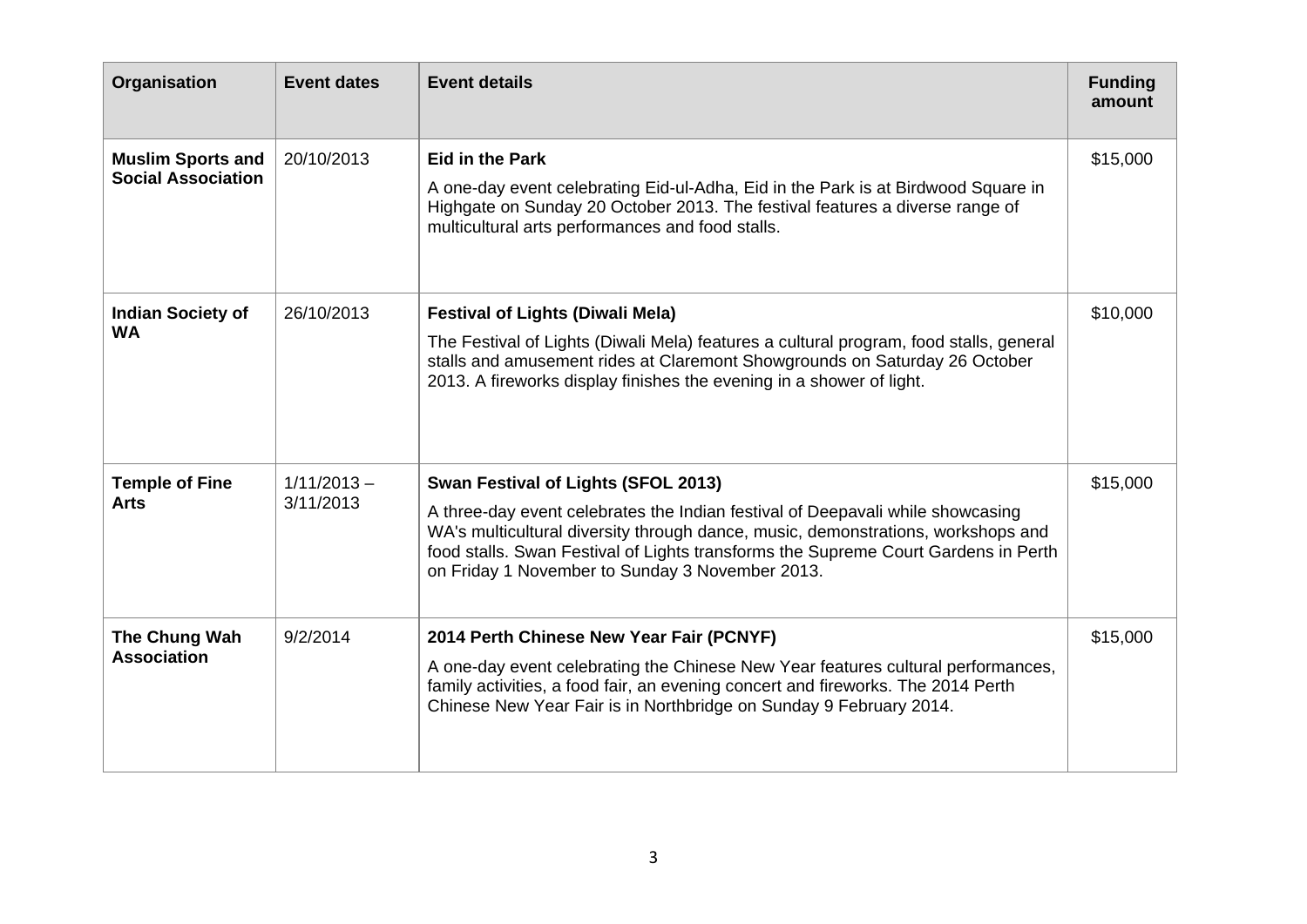

Government of Western Australia Department of Local Government and Communities<br>Office of Multicultural Interests

| <b>Community Grants Program 2013</b>                              |                        |                                                                                                                                                                                                                                                                                                                              |                          |
|-------------------------------------------------------------------|------------------------|------------------------------------------------------------------------------------------------------------------------------------------------------------------------------------------------------------------------------------------------------------------------------------------------------------------------------|--------------------------|
|                                                                   |                        | <b>Approved grants-one-off Ministerial allocation June 2013</b>                                                                                                                                                                                                                                                              |                          |
| Organisation                                                      | <b>Project dates</b>   | <b>Project details</b>                                                                                                                                                                                                                                                                                                       | <b>Funding</b><br>amount |
| <b>Australian Arab</b><br><b>Association</b>                      | 11/8/2013              | <b>Eid Fitr Celebration</b><br>This event is an Eid celebration targeting families in the Southern River/Gosnells<br>area. The event will be held on the weekend following Eid-al-Fitr as a way for local<br>Muslim communities to celebrate Eid with non-Muslim community members and<br>increase cross-cultural awareness. | \$5000                   |
| <b>Vietnamese</b><br><b>Community of</b><br>Australia - WA        | Aug-Dec 2013           | <b>Simple Vietnamese textbooks</b><br>A series of Vietnamese language textbooks for students in Years 1 to 8 provided<br>through the Vietnamese Language and Cultural School of WA to assist students to<br>master the Vietnamese language.                                                                                  | \$4000                   |
| <b>African Australian</b><br><b>Union</b>                         | Aug-Dec 2013           | <b>Justice Reinvestment Project</b><br>This project aims to take a preventive approach to crime prevention and justice<br>issues targeting youth from African backgrounds. The project will deliver a series of<br>workshops, forums and recreation/sports activities in conjunction with home and<br>prison visits.         | \$13,200                 |
| <b>Burundians</b><br><b>Community in WA</b>                       | Aug-Dec 2013           | <b>Integration Initiative and Combating Social Isolation</b><br>This project will deliver a series of excursions and information sessions covering<br>topics including employment, family planning and parenting.                                                                                                            | \$8000                   |
| <b>Constable Care</b><br><b>Child Safety</b><br><b>Foundation</b> | Sept 2013-June<br>2014 | <b>Catch project</b><br>Catch is a citizenship and child safety program for students aged 9 to 13 years that<br>addresses the themes of difference, understanding, diversity, tolerance,<br>acceptance and celebrating cultural diversity.                                                                                   | \$10,000                 |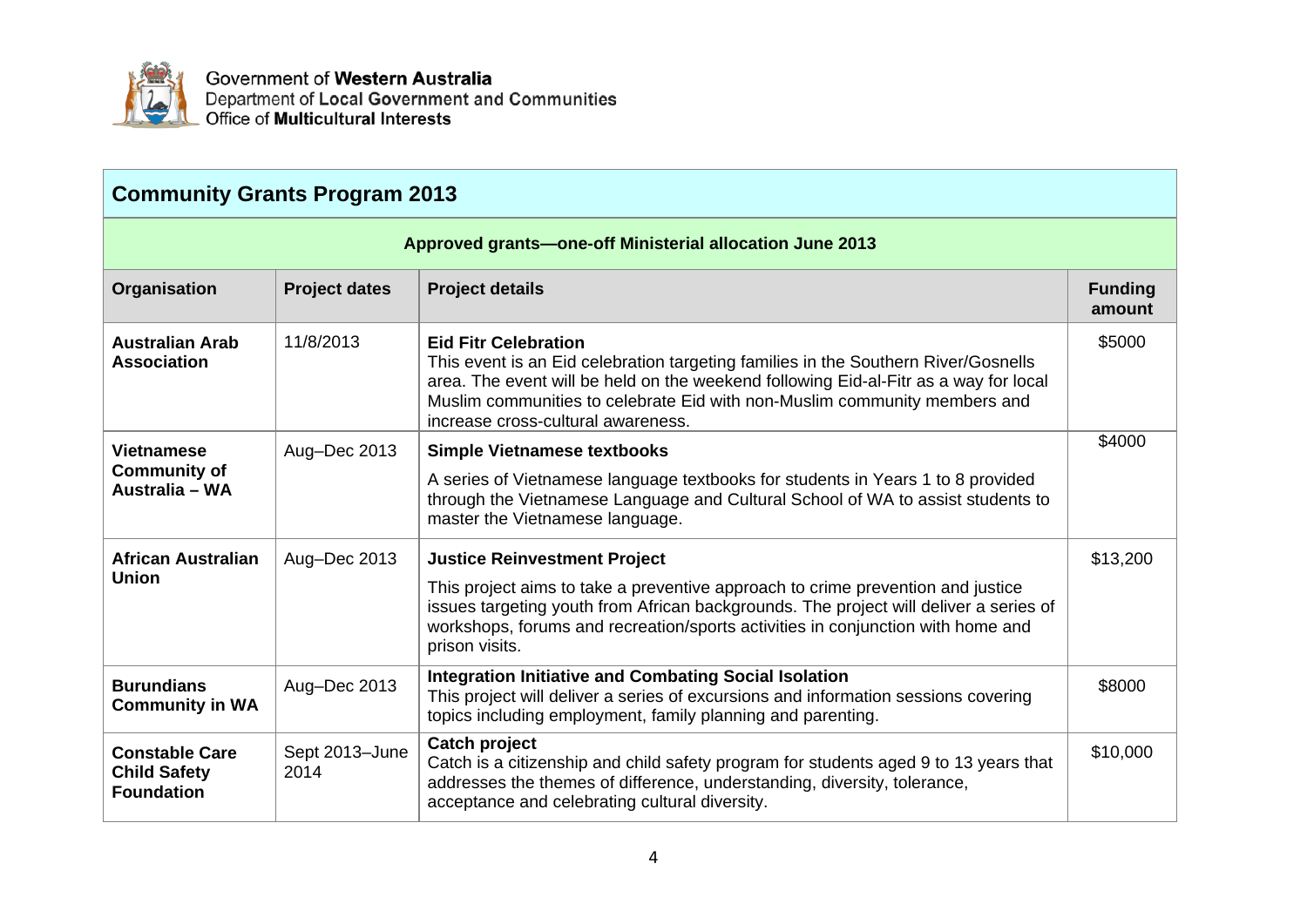| <b>Indian Society of</b><br><b>WA</b>                                                                                | 10/8/2013               | Cultural Festival for the celebration of India's 67th Independence Day<br>This event will involve up to an estimated 50 Indian community groups under the<br>umbrella of the ISWA. The event, to be held at Crown Perth Theatre, will feature<br>20 dance and music performances reflecting Indian heritage and culture.                                                                                                                | \$15,000 |
|----------------------------------------------------------------------------------------------------------------------|-------------------------|-----------------------------------------------------------------------------------------------------------------------------------------------------------------------------------------------------------------------------------------------------------------------------------------------------------------------------------------------------------------------------------------------------------------------------------------|----------|
| <b>Islamic Council of</b><br><b>Western Australia</b><br>auspiced by<br><b>Australian Arab</b><br><b>Association</b> | Sept 2013-Feb<br>2014   | <b>EID Strategic Planning and Capacity Building</b><br>The project will enable the Islamic Council of Western Australia to undertake<br>capacity building projects and provide greater leadership, strategic planning and<br>co-ordination of Eid activities through working with, and bringing together, Muslim<br>communities in WA. The project will also facilitate stronger networks and<br>partnerships with the wider community. | \$10,000 |
| <b>Noural Islam</b><br><b>Society auspiced</b><br>by Australian Arab<br><b>Association</b>                           | 9/8/2013                | <b>Whiteman Park Eid Prayer Event</b><br>The event, targeting communities from Wanneroo and Mirrabooka, will conclude<br>Ramadan 2013 with Eid-al-Fitr prayers and family day at Whiteman Park. The<br>location also offers the opportunity to reduce attendance pressures on Kings park<br>and increase cross-cultural awareness and engagement.                                                                                       | \$10,000 |
| The Chung Wah<br><b>Association</b>                                                                                  | 13/9/2013-<br>16/9/2013 | Mid-Autumn Festival Chinese Martial Arts and Cultural Event<br>This four-day event at various locations across Perth will showcase the Mid-<br>Autumn festival and will feature martial arts displays and lessons, tea ceremonies,<br>Chinese arts and cultural demonstrations and Chinese medicine clinics.                                                                                                                            | \$15,000 |
| <b>Ethnic Disability</b><br><b>Advocacy Centre</b>                                                                   | Aug 2013-Jun<br>2014    | Building capacity in self-directed services and supports<br>This project will deliver five information sessions targeting ethnic communities,<br>including people with disabilities, their families and service providers. The sessions<br>will engage participants in disability inclusion, including self-directed services and<br>supports, person-centred approaches and shared management.                                         | \$18,700 |
| <b>ISHAR</b><br><b>Multicultural</b><br><b>Women's Health</b><br><b>Centre</b>                                       | Aug 2013-Jun<br>2014    | <b>OWL (Older Women's Lifestyle) Program</b><br>The OWL (Older Women's Lifestyle) will deliver weekly centre-based health and<br>well-being sessions targeting women from CaLD backgrounds aged 55 years and<br>over. The program will deliver 44 sessions covering topics including health and<br>well-being, active ageing, arts and crafts, finance and retirement planning.                                                         | \$20,000 |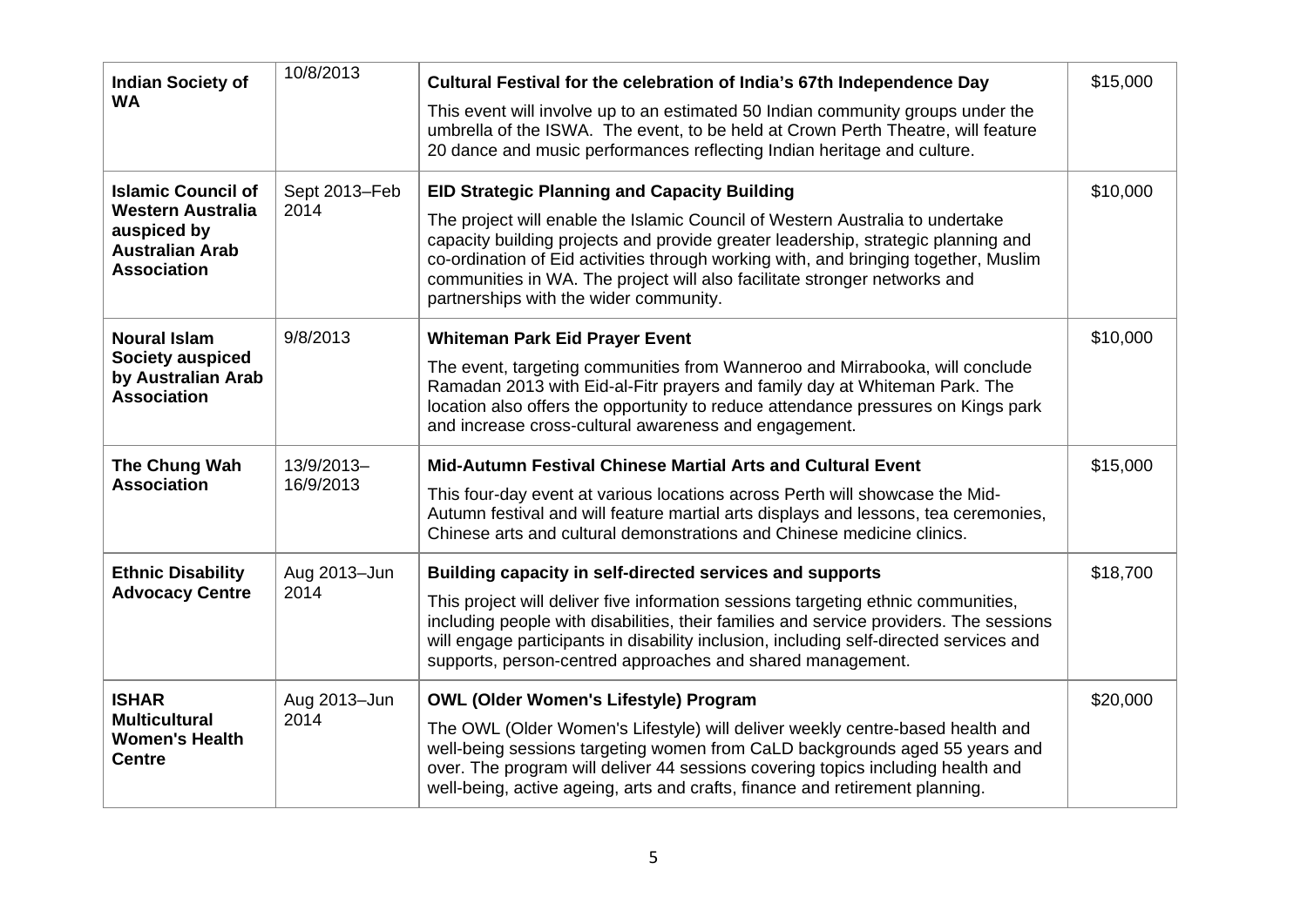

| <b>Community Grants Program 2013</b>                                     |                          |                                                                                                                                                                                                                                                                                                                                                                                                                              |                          |
|--------------------------------------------------------------------------|--------------------------|------------------------------------------------------------------------------------------------------------------------------------------------------------------------------------------------------------------------------------------------------------------------------------------------------------------------------------------------------------------------------------------------------------------------------|--------------------------|
|                                                                          |                          | <b>Approved grants-February 2013</b>                                                                                                                                                                                                                                                                                                                                                                                         |                          |
| Organisation                                                             | <b>Project dates</b>     | <b>Project details</b>                                                                                                                                                                                                                                                                                                                                                                                                       | <b>Funding</b><br>amount |
| <b>Consular Corps of</b><br><b>WA</b>                                    | 17/11/2013               | <b>World of Food Festival</b><br>The World of Food Festival is a one-day event promoting a multicultural WA at<br>Government House on Sunday 17 November 2013. The event will feature more<br>than 25 world food stalls, a program of performances, activities and participation by<br>many Perth-based Consuls General.                                                                                                     | \$5000                   |
| <b>Filipino Australian</b><br><b>Multicultural</b><br><b>Association</b> | 27/10/2013               | <b>International Food Festival</b><br>A one-day event featuring a diversity of cuisines, cultural performances, family-<br>friendly activities and a martial arts exhibition. The festival, expected to attract up to<br>2800 attendees, will be held on Sunday 27 October 2013 at the Macedonian Club<br>in North Perth.                                                                                                    | \$3670                   |
| <b>Mental Health</b><br>Carers Arafmi<br>(WA)                            | $1/6/2013-$<br>30/3/2014 | <b>CaLD Mental Health Carer Workshops</b><br>Six workshops will be delivered for people from CaLD backgrounds who care for an<br>individual/s experiencing mental health problems. The workshops will focus on<br>carer education, respite support and peer support. The project will be delivered in<br>partnership with ISHAR Women's Health Centre, Fremantle Multicultural Centre<br>and Armadale Mental Health Service. | \$4930                   |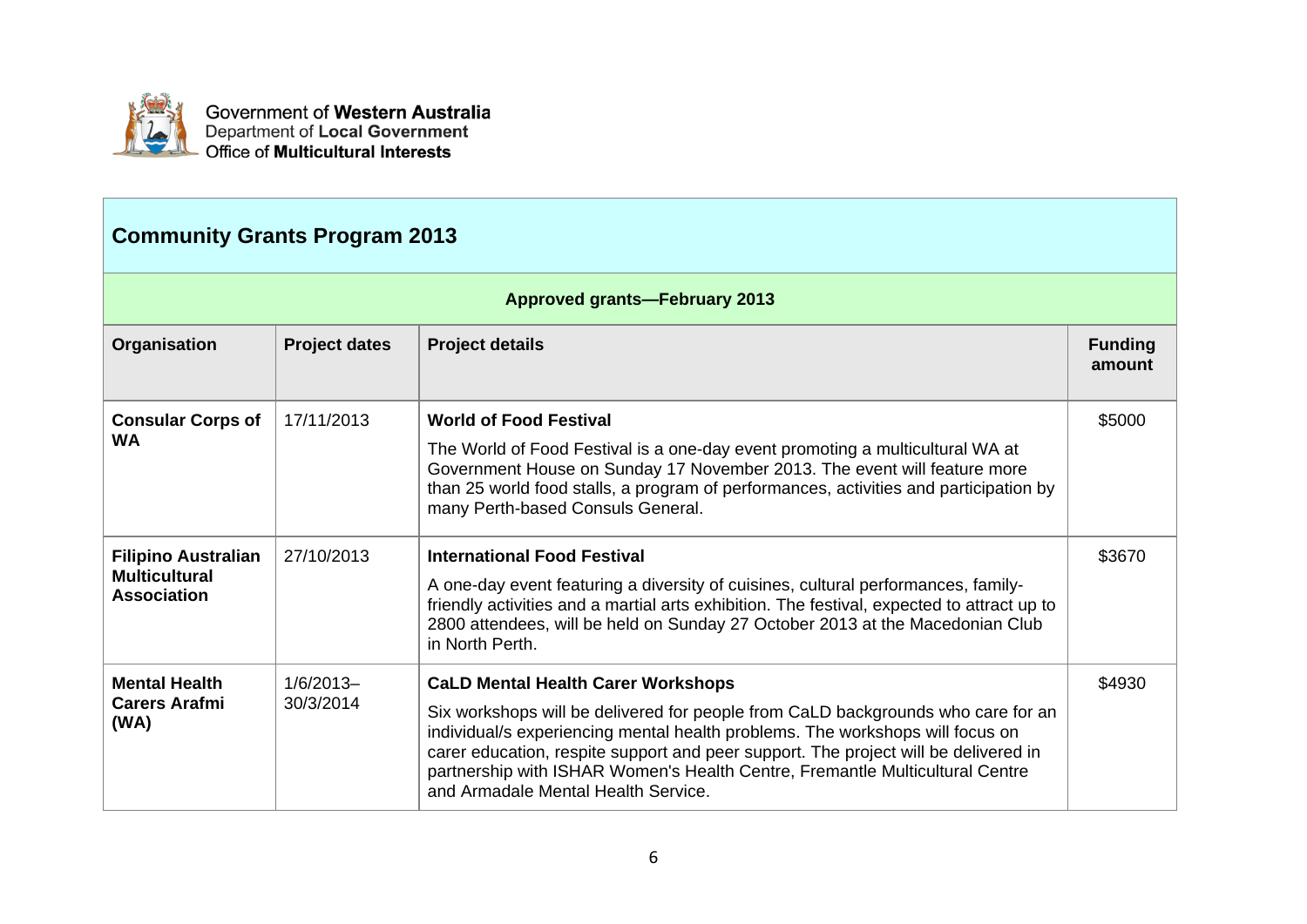| Organisation                                                   | <b>Project dates</b>        | <b>Project details</b>                                                                                                                                                                                                                                                                                                                                                                                                     | <b>Funding</b><br>amount |
|----------------------------------------------------------------|-----------------------------|----------------------------------------------------------------------------------------------------------------------------------------------------------------------------------------------------------------------------------------------------------------------------------------------------------------------------------------------------------------------------------------------------------------------------|--------------------------|
| <b>Muslim Youth WA</b>                                         | $8/7/2013-$<br>19/7/2013    | <b>Little Crafters</b><br>Little Crafters will comprise two weeks of arts and crafts activities targeting young<br>people aged up to 12 years. The project will be held at the Cannington Exhibition<br>Centre and is expected to attract approximately 300 participants over the nine days<br>of scheduled activities.                                                                                                    | \$3383                   |
| <b>Shree Kuthi Leva</b><br><b>Patel Community</b><br><b>WA</b> | 5/10/2013 and<br>12/10/2013 | <b>Indian Cultural Festival of Navratri 2013</b><br>Navratri is an important Hindu celebration. The festival will run over two nights at<br>Kingsway Sports Centre, Madeley, with an estimated audience of 1000. Attendees<br>will be encouraged to participate in dance routines, enjoy Indian cuisine and learn<br>about Navratri.                                                                                       | \$5000                   |
| South West Indian<br>Group                                     | 17/8/2013                   | Festival of India-Celebrating Indian activities through a multicultural<br>population<br>The Festival of India is a one-day event on Saturday 25 May 2013 at the South<br>West Italian Club in Bunbury. The festival will feature meditation sessions,<br>Bollywood dance lessons, henna art and Indian cuisine. The event is expected to<br>attract up to 600 attendees.                                                  | \$5000                   |
| <b>The Midwest</b><br><b>African</b><br><b>Association</b>     | 10/8/2013                   | Increasing awareness and appreciation of African cultures and values in the<br><b>Midwest region of WA</b><br>This Geraldton-based event will comprise a showcase of African dance, arts and<br>crafts, as well as food and spice presentations. The event will be held on Saturday<br>10 August 2013 at the Queen Elizabeth Community Centre in Geraldton, with an<br>estimated attendance of 500 people.                 | \$5000                   |
| <b>Australian Arab</b><br><b>Association (AAA)</b>             | $1/6/2013-$<br>1/6/2014     | <b>AAA Intermingle</b><br>AAA Intermingle will target youth, seniors and families to help increase their<br>awareness and confidence to participate in WA's civic, social and cultural life.<br>The 12-month project will feature a series of forums and information sessions<br>covering topics including services for seniors, law enforcement, health, mental<br>health and social welfare rights and responsibilities. | \$13,781                 |